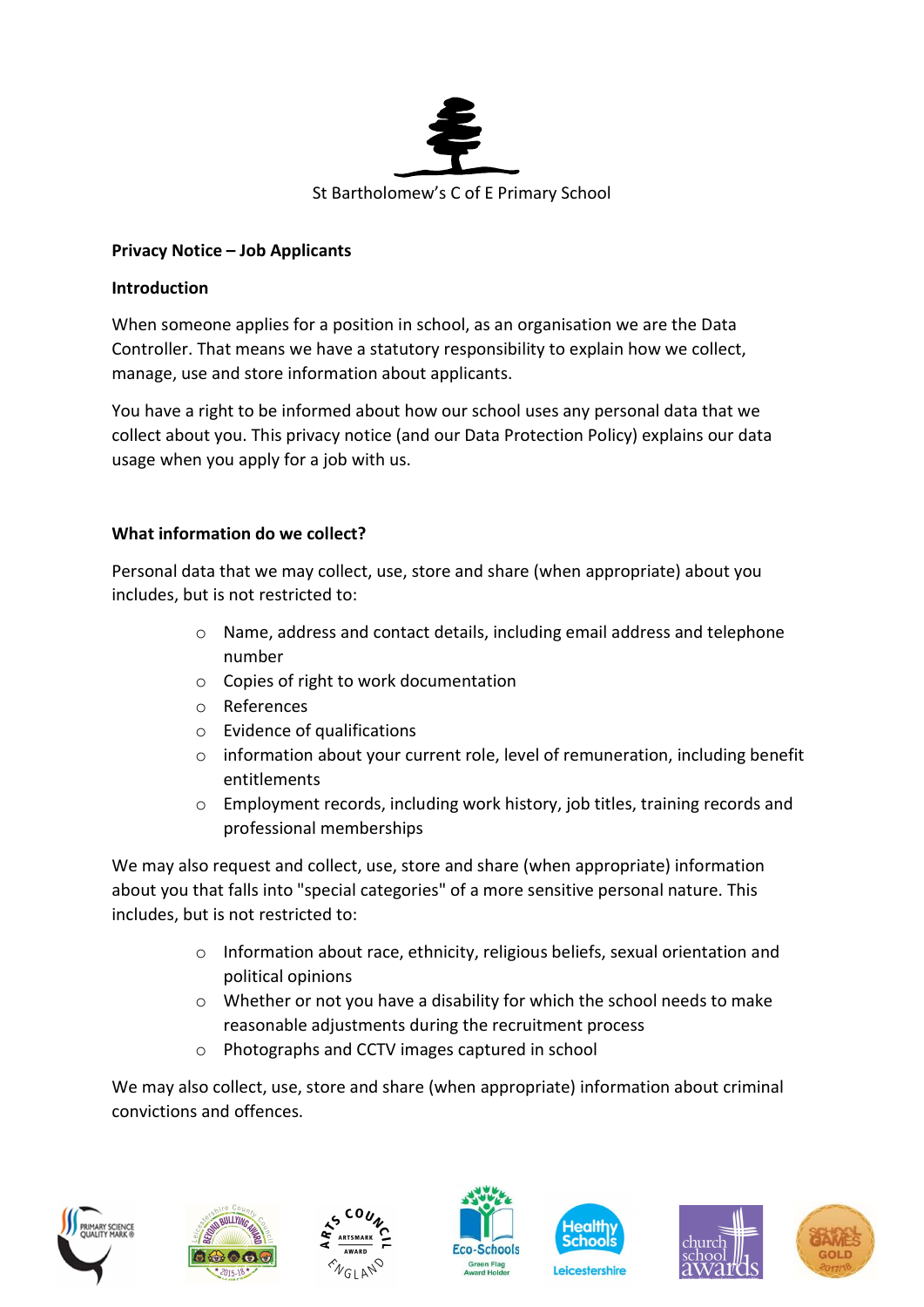We may also hold data about you that we have received from other organisations, including other schools, social services, and the Disclosure and Barring Service in respect of criminal offence data.

Every school has statutory obligations that are set out in 'Keeping Children Safe in Education' and other guidance and regulations.

# Why we use this data?

The school needs to process data to take steps, at your request, prior to entering into a contract with you. It may also need to process your data to enter into a contract with you.

The school needs to process data to ensure that it is complying with its legal obligations. For example, it is required to check a successful applicant's eligibility to work in the UK before employment starts.

The school has a legitimate interest in processing personal data during the recruitment process and for keeping records of the process. Processing data from job applicants allows the school to manage the recruitment process, assess and confirm a candidate's suitability for employment and decide to whom to offer a job. The school may also need to process data from job applicants to respond to and defend against legal claims.

The school may process information about whether or not applicants are disabled to make reasonable adjustments for candidates who have a disability. This is to carry out its obligations and exercise specific rights in relation to employment.

Where the school processes other special categories of data, such as information about ethnic origin, sexual orientation, disability or religion or belief, this is for equal opportunities monitoring purposes.

For some roles, the school is obliged to seek information about criminal convictions and offences. Where the school seeks this information, it does so because it is necessary for it to carry out its obligations and exercise specific rights in relation to employment.

The school will not use your data for any purpose other than the recruitment exercise for which you have applied.

## How do we use the data?

Your information may be shared internally for the purposes of the recruitment exercise. This includes, members of the HR and recruitment team, shortlisting and interview panel members involved in the recruitment process (this may include external panel members), and IT staff if access to the data is necessary for the performance of their roles.

The school will not share your data with third parties, unless your application for employment is successful and it makes you an offer of employment. As well as circulating your application and related materials to the appropriate staff at the school, we will share your personal information for the above purposes as relevant and necessary with:













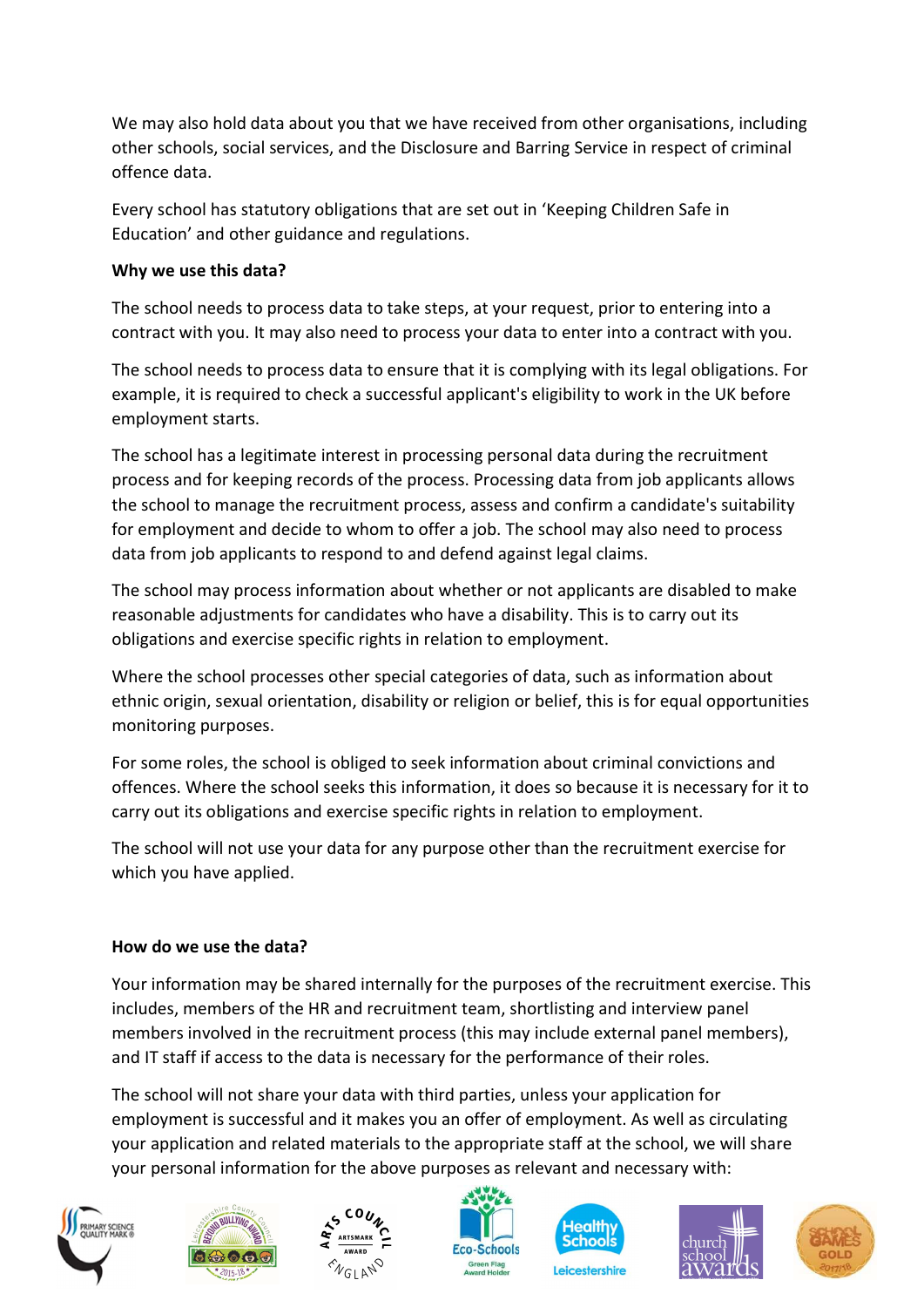- o your referees.
- o Disclosure & Barring Service (DBS) in order to administer relevant recruitment checks and procedures.
- o UK Visas & Immigration (UKVI) in order to administer relevant recruitment checks and procedures.
- o Where relevant and as required for some posts, the Teacher Regulation Authority checks

Where you have provided us with consent to use your data, you may withdraw this consent at any time. We will make this clear when requesting your consent, and explain how you would go about withdrawing consent if you wish to do so.

## Automated Decision Making and Profiling

We do not currently process any personal data through automated decision making or profiling. If this changes in the future, we will amend any relevant privacy notices in order to explain the processing to you, including your right to object to it.

## Collecting this data

As a school, we have a legal obligation to safeguard and protect our pupils and also staff, volunteers and visitors to our setting. We collect the data for specific purposes.

### What if you do not provide personal data?

You are under no statutory or contractual obligation to provide data to the school during the recruitment process. However, if you do not provide the information, the school may not be able to process your application properly or at all.

Whenever we seek to collect information from you, we make it clear whether you must provide this information for us to process your application (and if so, what the possible consequences are of not complying), or whether you have a choice.

Most of the data we hold about you will come from you, but we may also hold data about you from:

- o Local authorities
- o Government departments or agencies
- o Police forces, courts, tribunals

### How we store this data

The school takes the security of your data seriously. It has internal policies and controls in place to ensure that your data is not lost, accidentally destroyed, misused or disclosed, and is not accessed except by our employees in the proper performance of their duties.

We will dispose of your personal data securely when we no longer need it.

We keep applicant data for a period of up to 6 months if an applicant is not successful.